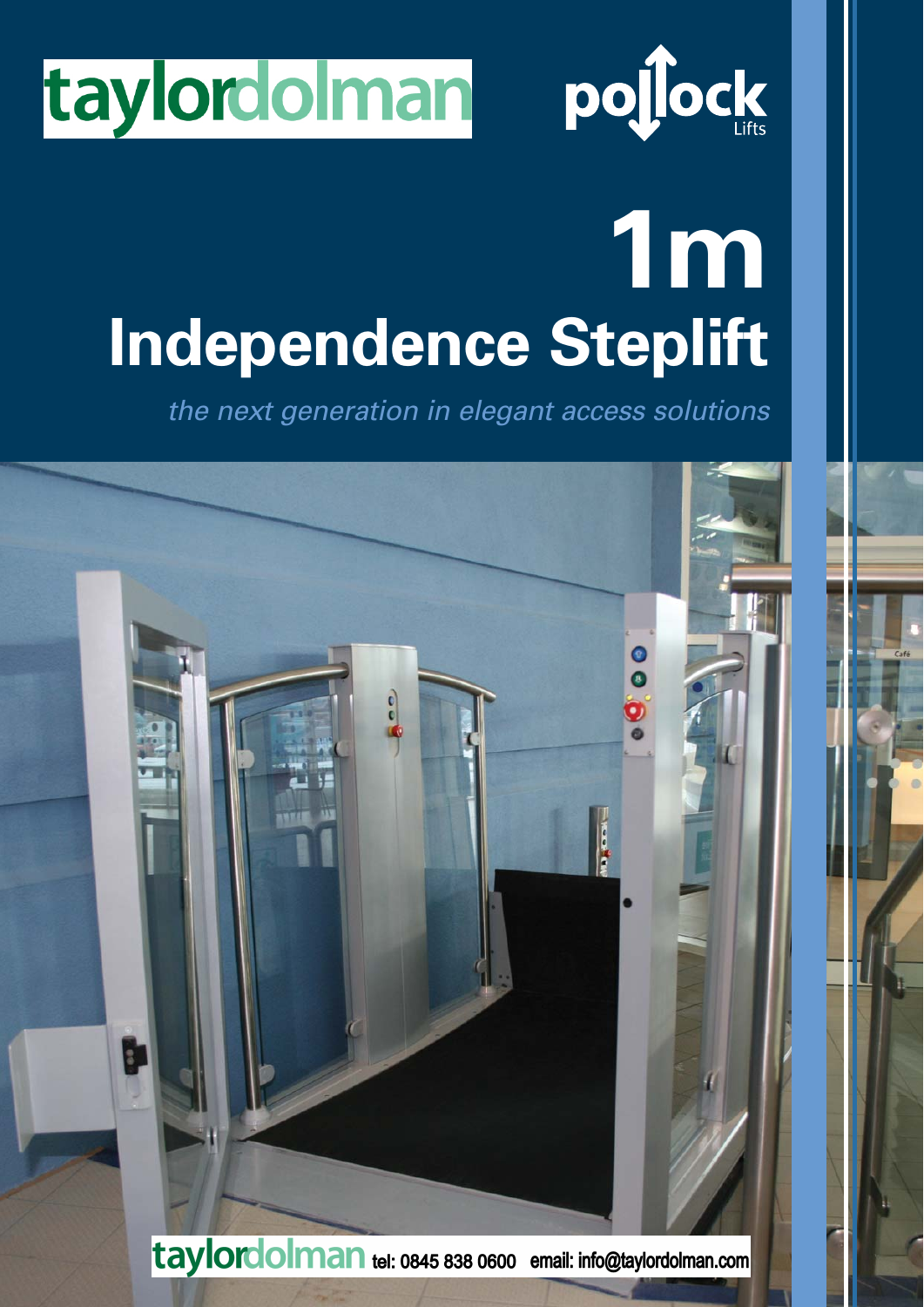# **1m Independence Steplift**

the next generation in elegant access solutions

The 2-piece system Independence Steplift from Pollock Lifts continues to provide strength and modern aesthetics with a host of new and improved features. Now a more extensive range offering a variety of platform sizes, entry configurations and bespoke options to suit your environment.

## **3 PLATFORM SIZES**

**3 PLATI**<br>
740mn<br>
(DD,<br>
(Part M C,<br>
for th<br>
11<br>
(Part M C, 740mm Standard\* (DDA compliant)

# 800mm\*

(Part M Compliant platform for through entry)

#### 1100mm\*

(Part M Compliant platform for adjacent entry)

\*Indicates clear access width

# **5 CONFIGURATIONS**

Through Entry

# Adjacent Entry/Exit

# Bridging Steps

**5 CONFI**<br>
Throu<br>
Adjacer<br>
Bridg<br>
Choose from the Max. tra<br>
Pit M Choose from 1, 2 or 3 steps (max. travel of 750mm)

# Pit Mounted

(Requires 90mm pit for use when space is restricted)

# Bespoke

#### **KEY FEATURES AND BENEFITS**

- > Pump unit is integrated within the gate offering reduced vandalism risk
- > No need for separate control unit or pump location
- > Easy access to pump for servicing
- > Easier and faster to install
- > Simpler to use
- > More compact
- > New stylish protective bellows more rigid/durable
- > Improved IP 67 rated switching (waterproof) with easy service access
- > Easy to use emergency lowering system

#### **Standard Features**

- > Travel up to 1m
- > Maximum capacity of 250 kg
- > Suitable for internal or external use (Weatherproof)
- > Battery operated hydraulic power with mains back-up
- > Key operated call stations
- > Easy installation and low maintenance
- > Can be relocated
- > Full platform safety edge as standard
- > Auto reverse safety system on ramp
- > Locking system to secure ramp in UP position
- > Designed to BS 6440, TUV and CE approved

#### **Optional Features**

- > Interlocking gate
- > Automatic gate open and close
- > Choose from alternative RAL colours
- > Vandal guards on call stations
- > Customised control options
- > Bespoke designs and finishes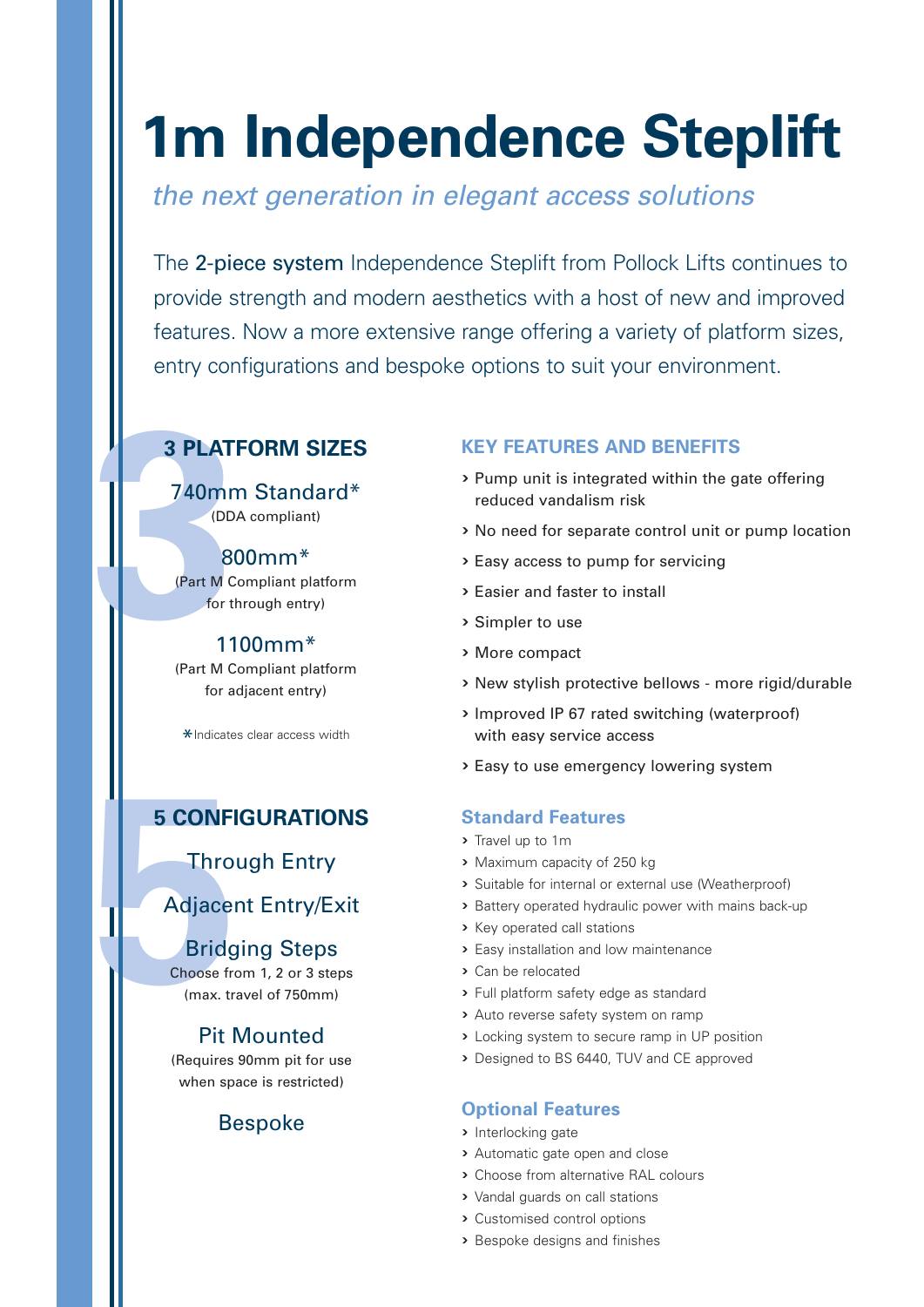

#### **Through Entry:**

| <b>Models</b>  | <b>Internal</b><br><b>Dimensions</b> | <b>External</b><br><b>Dimensions</b> |  |
|----------------|--------------------------------------|--------------------------------------|--|
| 740mm Standard | $740 \times 1400$                    | $.975 \times 1995$                   |  |
| 800mm          | 800 x 1400                           | 1065 x 1995                          |  |
| 1100mm         | 1100 x 1400                          | 1355 x 1995                          |  |

All measurements are in millimetres (mm)

#### **Adjacent Entry:**

| <b>Models</b>  | <b>Internal</b><br><b>Dimensions</b> | <b>External</b><br><b>Dimensions</b> |  |
|----------------|--------------------------------------|--------------------------------------|--|
| 740mm Standard | $860 \times 1400$                    | 1135 x 1835                          |  |
| 800mm          | $950 \times 1400$                    | 1225 x 1835                          |  |
| 1100mm         | 1240 x 1400                          | 1515 x 1835                          |  |

All measurements are in millimetres (mm)

#### **Bridging Steps:**

| <b>Models</b>     | <b>Internal</b><br><b>Dimensions</b> | <b>External</b><br><b>Dimensions</b> |
|-------------------|--------------------------------------|--------------------------------------|
| 740mm Standard    | $740 \times 1400$                    | TRA                                  |
| 800 <sub>mm</sub> | 830 x 1400                           | TRΔ                                  |

All measurements are in millimetres (mm)

#### **Pit Mounted:**

| <b>Models</b>     | <b>Internal</b><br><b>Dimensions</b> | <b>External</b><br><b>Dimensions</b> | Pit |
|-------------------|--------------------------------------|--------------------------------------|-----|
| 740mm Standard    | $740 \times 1400$                    | $995 \times 1580$                    | 80  |
| 800 <sub>mm</sub> | 800 x 1400                           | 1085 x 1580                          | 80  |
| 1100mm            | 1100 x 1400                          | 1375 x 1580                          | 80  |

All measurements are in millimetres (mm)

#### NOTE: Photographs are for guidance only.

Lift style and finishes are dependant on model and optional features selected.